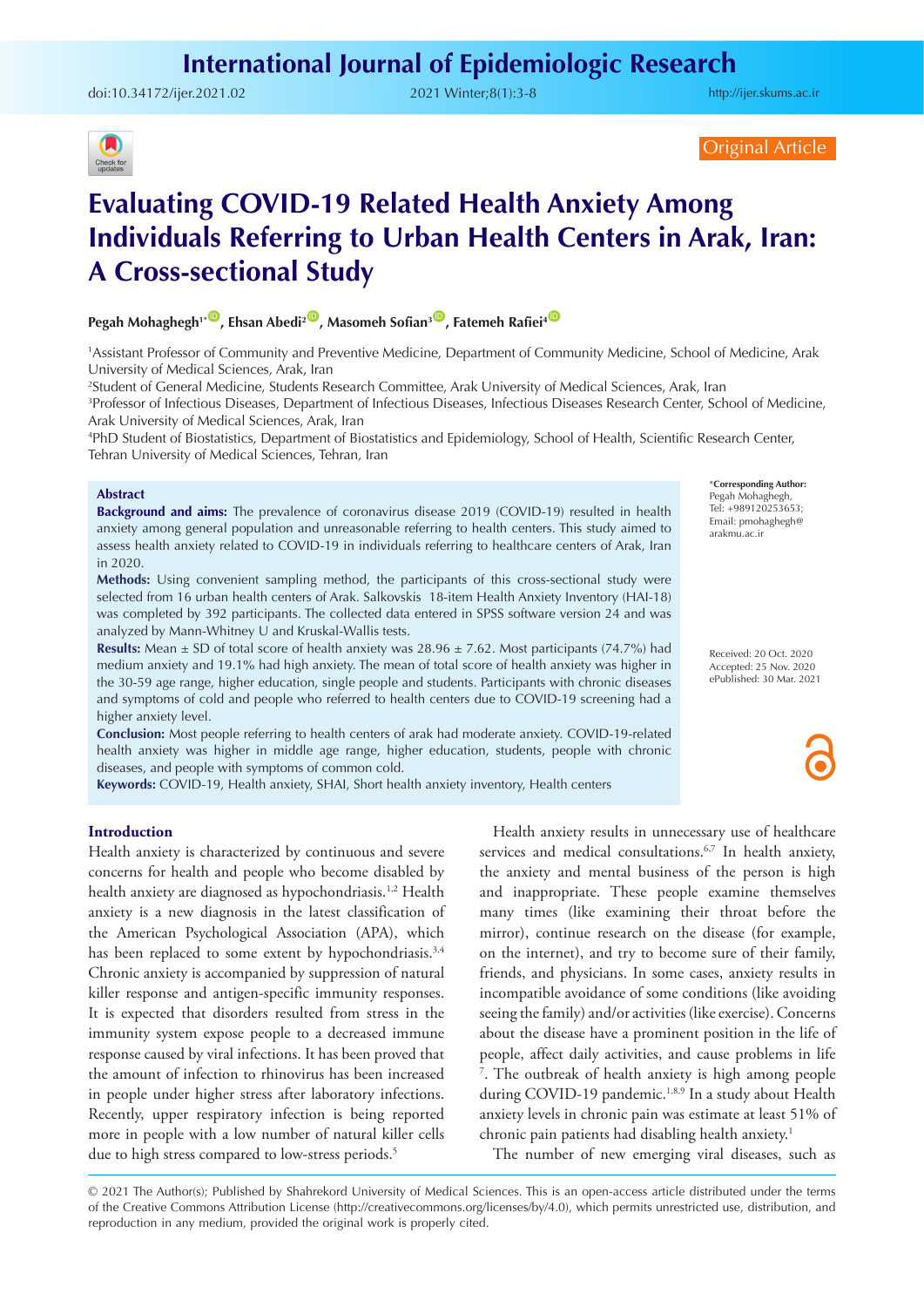severe acute respiratory syndrome (SARS) in 2002, swine flu pandemic (H1N1) in 2009, Middle-East respiratory syndrome (MERS) in 2012, Ebola in 2014, and Zika in 2016 has increased during the last 15 years. These new emerging viral diseases, in addition to making serious concerns in general health, resulted in the death, fear, and anxiety among people.10-12

In 2014, the Middle-East coronavirus (MERS-CoV) outbreak was accompanied by general anxiety in affected countries.8 On December 31, 2019, a cluster of new cases of severe respiratory infections with nCoV-2019 was reported in Wuhan, Hubei, China. This virus is a pneumonic etiologic agent of a novel beta-coronavirus from the same family with SARS-CoV and MERS-CoV, though it is different from them. The virus was spread among human populations and caused the pandemic. The result of this pandemic was full beds in hospitals, severe exhaustion of medical teams, serious deficiency of personal protection equipment, and fear of the disease in different cities and countries of the world.<sup>11,13</sup>

Lack of early diagnosis and treatment of health anxiety can affect physicians' performance, cause bias in the diagnosis and treatment, higher demands for preclinical actions or prescription of various medications, and impose high costs on patients and society.

Field reports show that anxiety, concern, and confusion are the main feelings observed among Iranian people from the beginning of the COVID-19 pandemic.<sup>14</sup> Most of these feelings are due to the lack of knowledge about the behavior of this virus, standard protection methods, and stress in case of the lack of protection equipment. In such conditions, people may experience some kind of psychological problems like anxiety, worry, fear of death, anger, and post-trauma stress disorder.<sup>15</sup> During the current crisis, diagnosing people prone to psychological disorders from different demographic groups is vital to use psychological techniques and interventions appropriate for each demographic group.

Regarding the outbreak of COVID-19 pandemic and anxiety among people, which caused unreasonable referrals to healthcare centers and imposed high costs and stress on medical personnel, the current study aimed to assess COVID-19 health anxiety in individuals referring to healthcare centers of Arak, Iran in 2020.

# **Methods**

In this cross-sectional study, 400 people were selected by convenient sampling method from 16 urban health centers of Arak city (25 people from each urban health center). After taking written consent, Salkovskis 18 item Health Anxiety Inventory (HAI-18) was completed by participants. This inventory has two parts; the first part collects demographic information, like age, gender, occupation, education, having special groups in family, having underlying diseases, and having symptoms of cold. The second part includes 18 questions for measuring health anxiety. To have maximum participation in completing the questionnaire, researchers described the study purpose and how to complete the inventory. Moreover, the importance of giving correct responses was mentioned and confidentiality of information was confirmed. Exclusion criteria were lack of consent and incomplete inventory. The sample size was estimated 400 by considering 50% anxiety prevalence and 0.95 confidence level.

### *Health Anxiety Inventory*

A long version of this inventory was first designed by Salkovskis and Warwick in 1989 based on the health anxiety cognitive model and hypochondriasis. The short version of this inventory was designed by these people in 2002, which includes 18 items.16 This 18-item inventory has three subscales, including 'concern about health', 'fear of having disease', and 'negative consequences'. Each question has four choices and each choice includes a description of health and disease components in the form of a declarative sentence, and the responder should select the sentence which describes him/her better. The scoring for each question is 0 to 3. The total score for each person ranges from 0 to 54, and a higher score shows higher anxiety. A score of 0-18 shows a low anxiety, 18-36 medium anxiety, and a score higher than 36 shows high anxiety.

The test-retest reliability of this inventory was obtained 0.90 by Salkovskis and Warwick,<sup>16</sup> Cronbach's alpha was 0.70-0.82, and Abramowitz et al determined its validity as 0.94.<sup>2</sup> Persian version of this inventory was validated by Nargesi et al.<sup>1</sup> In their study, Cronbach's alpha for the whole inventory was 0.75. Moreover, Cronbach's alpha for general health concern factors, outcomes, and having disease was 0.59, 0.70, and 0.60, respectively.<sup>1</sup> Results revealed an acceptable reliability for this inventory. Moreover, confirmatory factor analysis was used for examining the validity of this inventory, the results of which showed that health anxiety is a three-dimensional structure, and all the three subscales were confirmed.<sup>1</sup> In examining sub-scales of health anxiety, the score range was 0-21 for 'concern about health', 0-18 for 'fear of having disease', and 0-15 for 'negative consequences'. Health anxiety in the current study was a score that respondents assigned to 18 items in the HAI.

After completing the inventory, the collected information entered into SPSS software version 24 and was analyzed by independent *t* test, Mann-Whitney U test, one-way ANOVA, and Kruskal-Wallis test.

### **Results**

Out of 400 distributed questionnaires, eight inventories were excluded due to being incomplete, and finally 392 questionnaires were examined. Among participants, 283 (72.2%) were female and 109 (27.08%) were male. The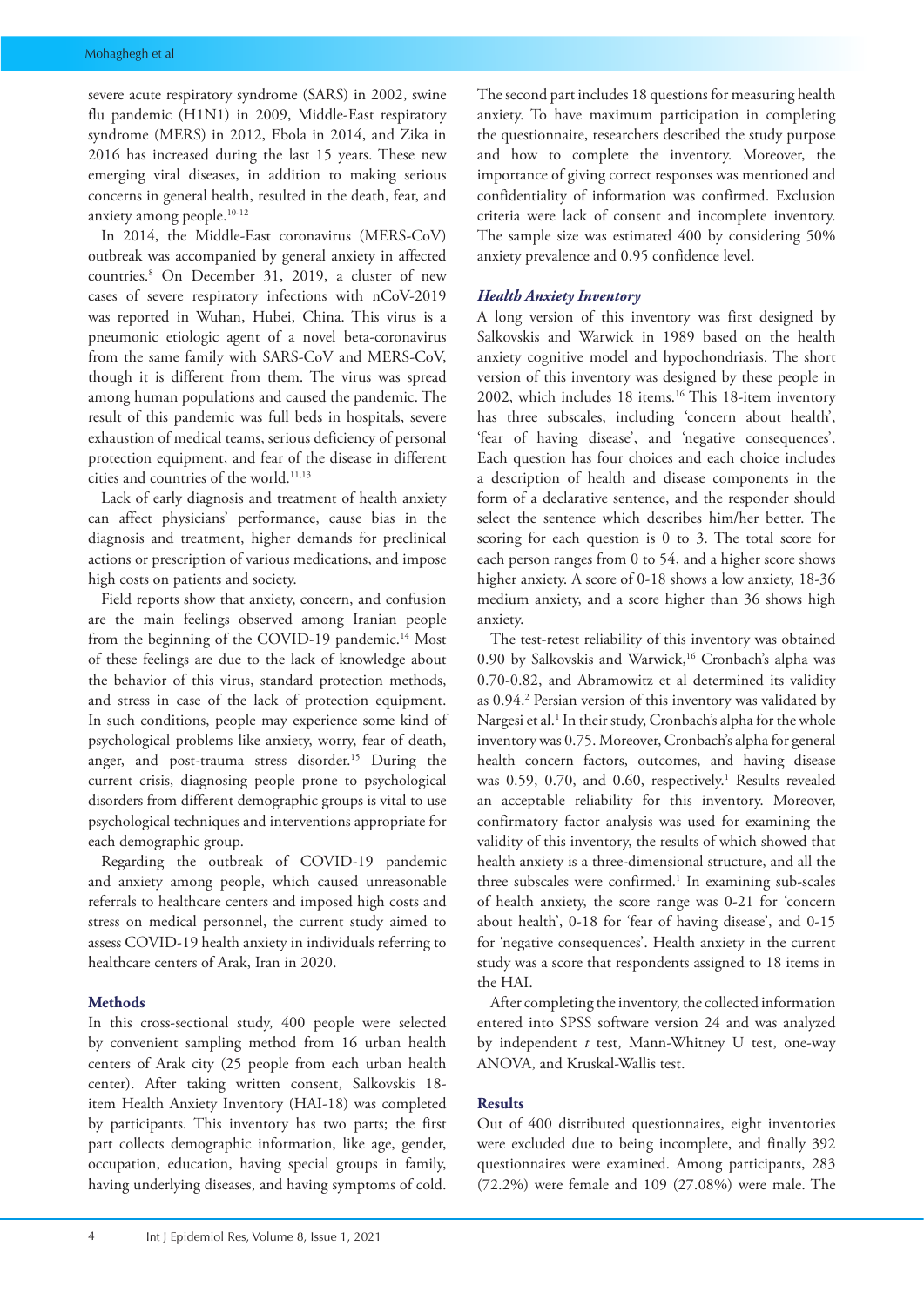mean age of participants was 35.24 ± 10.59 years. The lowest age was 13 and the highest age was 75. The mean number of children was 1.46 ± 1.21. Of total participants, 194 (49.5%) had an academic education, 184 (46.9%) were housewives, and 348 (88.8%) were married.

Mean and SD for a total score of health anxiety was 28.96 ± 7.62 (range: 5-48). Of 392 participants, 24 (6.1%) had low anxiety, 293 (74.7%) had medium anxiety, and 75 (19.1%) had high anxiety.

In examining the subscales of health anxiety, the mean score for 'concern about health' was 13.06 (from 21 scores) with SD of 3.86; the mean score for 'fear of having disease' was 9.01 (from 18 scores) with SD of 3.17; and the mean score for 'negative consequences' was 6.88 (from 15 scores) with SD of 2.37.

Age range classification in the current study was based on target groups receiving services in healthcare centers (<30 as young, 30-59 as middle-aged, and ≥60 as elderly). As can be seen in [Table 1](#page-2-0), the total score of health anxiety was significantly different among different age groups, so that it was lower in ≥60 group  $(P<0.014)$ .

The mean total health anxiety score was higher in male and single people [\(Table 1\)](#page-2-0). The mean of total health anxiety score and its different dimensions was the lowest in people with preliminary education level. In examining health anxiety in different occupations, the health anxiety score was the highest in students, and it was higher in employed people and housewives than unemployed and retired individuals ([Table 1\)](#page-2-0). However, the differences between the groups were not statistically significant (*P*≥0.05)

The mean of total health anxiety score was higher in people with chronic disease, individuals having symptoms of cold, people who had children in their family, and those referring to the healthcare centers for COVID-19 screening ([Table 2\)](#page-3-0). Despite the fact that this difference was clinically significant, the observed differences between the groups were not statistically significant (*P*≥0.05).

As can be seen in [Table 3](#page-3-1), most of the participants with any age, gender, education level, or occupation had medium anxiety.

As can be seen in [Table 4](#page-4-0), most of the participants had a medium anxiety when examining based on the underlying disease, symptoms of having a cold, reason for referring to the healthcare center, and having vulnerable groups in the family. The difference between the groups was not statistically significant (*P*=0.05).

# **Discussion**

The current study examined COVID-19-related health anxiety in people referring to health centers of Arak in 2020. The mean ± SD of total score of health anxiety was  $28.96 + 7.62$ 

In our study, the health anxiety score was higher in the 30- 59 age range. According to the studies by Moghanibashi-Mansourieh<sup>17</sup> and Jungmann and Witthöft,<sup>18</sup> middleaged people reported a stronger anxiety associated with the current COVID-19 pandemic, possibly because this age group is responsible for the family, occupation, and income.

In the current study, people with preliminary education had lower anxiety scores. The results of studies by

<span id="page-2-0"></span>

|  |  |  |  |  |  |  |  | <b>Table 1.</b> Mean and SD for Health Anxiety Score Based on Demographic Variables of Individuals Referring to Urban Health Centers of Arak |  |
|--|--|--|--|--|--|--|--|----------------------------------------------------------------------------------------------------------------------------------------------|--|
|  |  |  |  |  |  |  |  |                                                                                                                                              |  |

|                  |                    | No. (%)    | Mean $\pm$ SD of Total<br><b>Score of Health</b><br>Anxiety | Mean $\pm$ SD of<br>'Concern About<br>Health' | Mean $\pm$ SD of 'Fear<br>of Having Disease' | Mean $\pm$ SD<br>of 'Negative<br>Consequences' | P Value (Total Score<br>of Health Anxiety) |  |
|------------------|--------------------|------------|-------------------------------------------------------------|-----------------------------------------------|----------------------------------------------|------------------------------------------------|--------------------------------------------|--|
|                  | <30                | 111(28.3)  | $27.86 \pm 7.30$                                            | $12.64 \pm 3.62$                              | $8.57 \pm 3.06$                              | $6.63 \pm 2.39$                                |                                            |  |
| Age              | 30-59              | 258 (65.8) | $29.62 \pm 7.75$                                            | $13.32 \pm 3.95$                              | $9.25 \pm 3.25$                              | $7.03 \pm 2.36$                                | 0.014                                      |  |
|                  | $\geq 60$          | 23(5.9)    | $26.91 \pm 6.92$                                            | $12.17 \pm 3.71$                              | $8.47 \pm 2.62$                              | $6.26 + 2.22$                                  |                                            |  |
| Gender           | Female             | 283 (72.2) | $28.91 \pm 7.20$                                            | $13.15 \pm 3.74$                              | $8.99 \pm 2.96$                              | $6.76 \pm 2.3$                                 | 0.857                                      |  |
|                  | male               | 109(27.8)  | $29.08 \pm 8.64$                                            | $12.84 \pm 4.16$                              | $9.06 \pm 3.68$                              | $7.17 \pm 2.53$                                |                                            |  |
|                  | Single             | 33(8.4)    | $29.63 \pm 8.13$                                            | $12.66 \pm 3.11$                              | $9.09 \pm 3.90$                              | $7.87 \pm 2.66$                                |                                            |  |
| Marriage         | Married            | 348 (88.8) | $28.89 \pm 7.58$                                            | $13.11 \pm 3.92$                              | $9.00 \pm 3.13$                              | $6.77 \pm 2.31$                                | 0.982                                      |  |
|                  | Widow/divorced     | 11(2.8)    | $29.18 \pm 7.99$                                            | $12.90 \pm 4.08$                              | $9.18 \pm 2.18$                              | $7.09 \pm 2.80$                                |                                            |  |
|                  | Preliminary        | 34(8.7)    | $27.58 \pm 6.23$                                            | $12.26 \pm 3.56$                              | $8.64 \pm 2.38$                              | $6.67 \pm 2.09$                                |                                            |  |
| <b>Education</b> | Junior high-school | 53 (13.5)  | $29.49 \pm 8.6$                                             | $13.18 \pm 4.22$                              | $9.13 \pm 3.62$                              | $7.16 \pm 2.62$                                | 0.601                                      |  |
| level            | Senior high-school | 111(28.3)  | $29.06 \pm 8.18$                                            | $13.31 \pm 3.96$                              | $9.13 \pm 3.48$                              | $6.61 \pm 2.32$                                |                                            |  |
|                  | Academic           | 194 (49.5) | $29.00 \pm 7.24$                                            | $13.03 \pm 3.75$                              | $8.97 \pm 2.99$                              | $6.98 \pm 2.36$                                |                                            |  |
|                  | Unemployed         | 15(3.8)    | $25.4 \pm 6.6$                                              | $11.13 \pm 3.41$                              | $7.4 \pm 2.99$                               | $6.86 \pm 2.69$                                |                                            |  |
|                  | Employed           | 169(43.1)  | $29.10 \pm 7.67$                                            | $12.91 \pm 3.88$                              | $9.26 \pm 3.24$                              | $6.92 \pm 2.35$                                |                                            |  |
| Occupation       | Housewife          | 184 (46.9) | $29.04 \pm 7.3$                                             | $13.41 \pm 3.78$                              | $8.87 \pm 3.03$                              | $6.76 + 2.22$                                  | 0.120                                      |  |
|                  | Retired            | 14(3.6)    | $26.7 \pm 9.17$                                             | $11.8 \pm 4.31$                               | $9 \pm 3.26$                                 | $5.9 \pm 2.72$                                 |                                            |  |
|                  | Student            | 10(2.6)    | $31.64 \pm 10.16$                                           | $13.42 \pm 4.3$                               | $9.64 \pm 3.99$                              | $8.57 \pm 3.29$                                |                                            |  |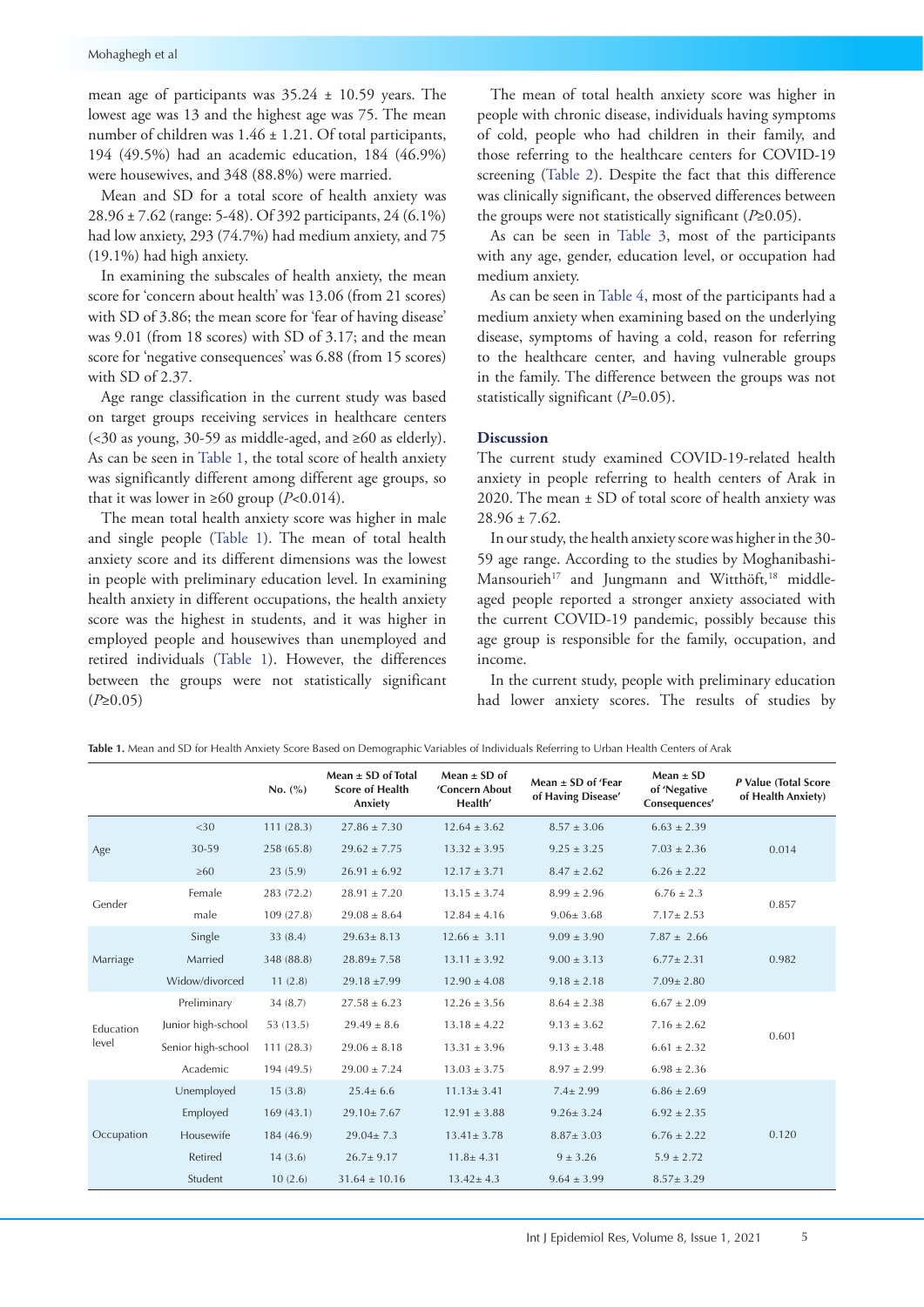<span id="page-3-0"></span>**Table 2.** Mean and SD of Health Anxiety Score Based on Family and Health Information of Individuals Referring to Urban Health Centers of Arak

|                             |                           | No. (%)    | Mean $\pm$ SD of<br><b>Total Score of</b><br><b>Health Anxiety</b> | Mean $\pm$ SD of<br>'Concern About<br>Health' | Mean $\pm$ SD of<br>'Fear of Having<br>Disease' | $Mean \pm SD$<br>of 'Negative<br>Consequences' | P Value (Total<br><b>Score of Health</b><br>Anxiety) |
|-----------------------------|---------------------------|------------|--------------------------------------------------------------------|-----------------------------------------------|-------------------------------------------------|------------------------------------------------|------------------------------------------------------|
| Chronic                     | No                        | 326 (83.2) | $28.86 \pm 7.86$                                                   | $13.02 \pm 3.97$                              | $9.00 \pm 3.21$                                 | $6.83 \pm 2.40$                                | 0.883                                                |
| disease                     | Yes                       | 66 (16.8)  | $29.45 \pm 6.31$                                                   | $13.28 \pm 3.28$                              | $9.07 \pm 2.99$                                 | $7.09 \pm 2.19$                                |                                                      |
| Symptoms                    | No                        | 359 (91.6) | $28.79 \pm 7.67$                                                   | $13 \pm 3.90$                                 | $8.94 \pm 3.18$                                 | $6.84 \pm 2.38$                                | 0.112                                                |
| of common<br>cold           | Yes                       | 33(8.4)    | $30.84 \pm 6.87$                                                   | $13.81 \pm 3.33$                              | $9.81 \pm 3.04$                                 | $7.21 \pm 2.17$                                |                                                      |
|                             | Vaccination               | 135(34.4)  | 29.48±7.92                                                         | $13.21 \pm 4.07$                              | $9.40 \pm 3.20$                                 | $6.86 \pm 2.38$                                |                                                      |
| Reason for                  | Diabetes and HTN care     | 39(9.9)    | $28.12 \pm 6.32$                                                   | $12.28 \pm 3.4$                               | $8.74 \pm 2.39$                                 | $7.10 \pm 2.43$                                |                                                      |
| referring to<br>healthcare  | COVID-19 screening        | 60(15.3)   | $29.51 \pm 8.69$                                                   | $13.13 \pm 3.92$                              | $9.1 + 4$                                       | $7.28 \pm 2.27$                                | 0.462                                                |
| centers                     | Pregnancy care            | 38(9.7)    | $28.39 \pm 6.94$                                                   | $13.65 \pm 3.82$                              | $8.63 \pm 2.83$                                 | $6.10 \pm 2.36$                                |                                                      |
|                             | Child care and other care | 120(30.6)  | $28.55 \pm 7.34$                                                   | $12.94 \pm 3.74$                              | $8.74 \pm 2.99$                                 | $6.86 \pm 2.36$                                |                                                      |
| Having                      | Children                  | 230 (58.7) | 29.07±7.99                                                         | $13.11 \pm 4.08$                              | $9.14 \pm 3.22$                                 | $6.81 \pm 2.33$                                |                                                      |
| vulnerable<br>groups in the | Elderly                   | 32(8.2)    | $28.46 \pm 7.13$                                                   | $12.53 \pm 3.57$                              | $8.90 \pm 3.15$                                 | $7.03 \pm 2.23$                                | 0.380                                                |
| family                      | Patients                  | 130 (33.2) | $28.88 \pm 7.10$                                                   | $13.12 \pm 3.52$                              | $8.8 \pm 3.11$                                  | $6.95 \pm 2.48$                                |                                                      |

<span id="page-3-1"></span>**Table 3**. Level of Health Anxiety Based on Demographic Variables of Individuals Referring to Urban Health Centers of Arak

|                        |                    | <b>Low Anxiety</b><br>No. $(\% )$ | <b>Medium Anxiety</b><br>No. $(\% )$ | <b>High Anxiety</b><br>No. $(\% )$ | P Value |  |
|------------------------|--------------------|-----------------------------------|--------------------------------------|------------------------------------|---------|--|
|                        | $<$ 30             | 6(5.4)                            | 88 (79.3)                            | 17(15.3)                           |         |  |
| Age                    | 30-59              | 17(6.6)                           | 187(72.5)                            | 54 (20.9)                          | 0.710   |  |
|                        | $\geq 60$          | 1(4.3)                            | 18(78.3)                             | 4(17.4)                            |         |  |
| Gender                 | Female             | 15(5.3)                           | 218 (77)                             | 50 (17.7)                          | 0.226   |  |
|                        | Male               | 9(8.3)                            | 75 (68.8)                            | 25 (22.9)                          |         |  |
|                        | Single             | 1(3)                              | 23(69.7)                             | 9(27.3)                            |         |  |
| Married                | Married            | 22(6.3)                           | 262 (75.3)                           | 64 (18.4)                          | 0.722   |  |
|                        | Widow/divorced     | 1(9.1)                            | 8(72.7)                              | 2(18.2)                            |         |  |
|                        | Preliminary        | 2(5.9)                            | 29 (85.3)                            | 3(8.8)                             |         |  |
| <b>Education level</b> | Junior high-school | 4(7.5)                            | 34 (64.2)                            | 15(28.3)                           | 0.389   |  |
|                        | Senior high-school | 8(7.2)                            | 82 (73.9)                            | 21 (18.9)                          |         |  |
|                        | Academic           | 10(5.2)                           | 148 (76.3)                           | 36 (18.6)                          |         |  |
|                        | Employed           | 2(13.3)                           | 12(80)                               | 1(6.7)                             |         |  |
|                        | Unemployed         | 9(5.3)                            | 127(75.1)                            | 33 (19.5)                          |         |  |
| Occupation             | Housewife          | 10(5.4)                           | 141 (76.6)                           | 33 (17.9)                          | 0.159   |  |
|                        | Retired            | 2(20)                             | 6(60)                                | 2(20)                              |         |  |
|                        | Student            | 1(7.1)                            | 7(50)                                | 6(42.9)                            |         |  |

Maarefvand et al<sup>19</sup> and Moghanibashi-Mansourieh<sup>17</sup> in Iran on anxiety in general Iranian population showed that health anxiety was higher in people with higher education levels.17,19 This might be attributed to the fact that people with lower education levels read health-related texts less than others and they have less activity in social media; thus, they experience lower anxiety. In addition, since people with higher education spend more time on reading healthrelated information in the social media, they experience higher anxiety.<sup>20</sup>

In this study, the total score of health anxiety was higher in men, possibly because this group has greater family and job concerns (e.g., financial worries), which is different from the results of some previous studies.<sup>17, 19</sup>

In our study, single people and students had a higher health anxiety, which is similar to the results of study by Moghanibashi-Mansourieh.17

Furthermore, in current study, the total score of health anxiety was higher in people with chronic disease and those with cold symptoms. Moreover, people referring to the healthcare centers for COVID-19 screening reported higher anxiety. Based on the study by Maarefvand et al, the anxiety level was higher in people with chronic disease.<sup>19</sup> This might be attributed to the fact that people with chronic diseases are afraid of the disease and its outcomes. Lack of vaccine and drug for preventing and treating COVID-19, in this case, causes higher anxiety among these people.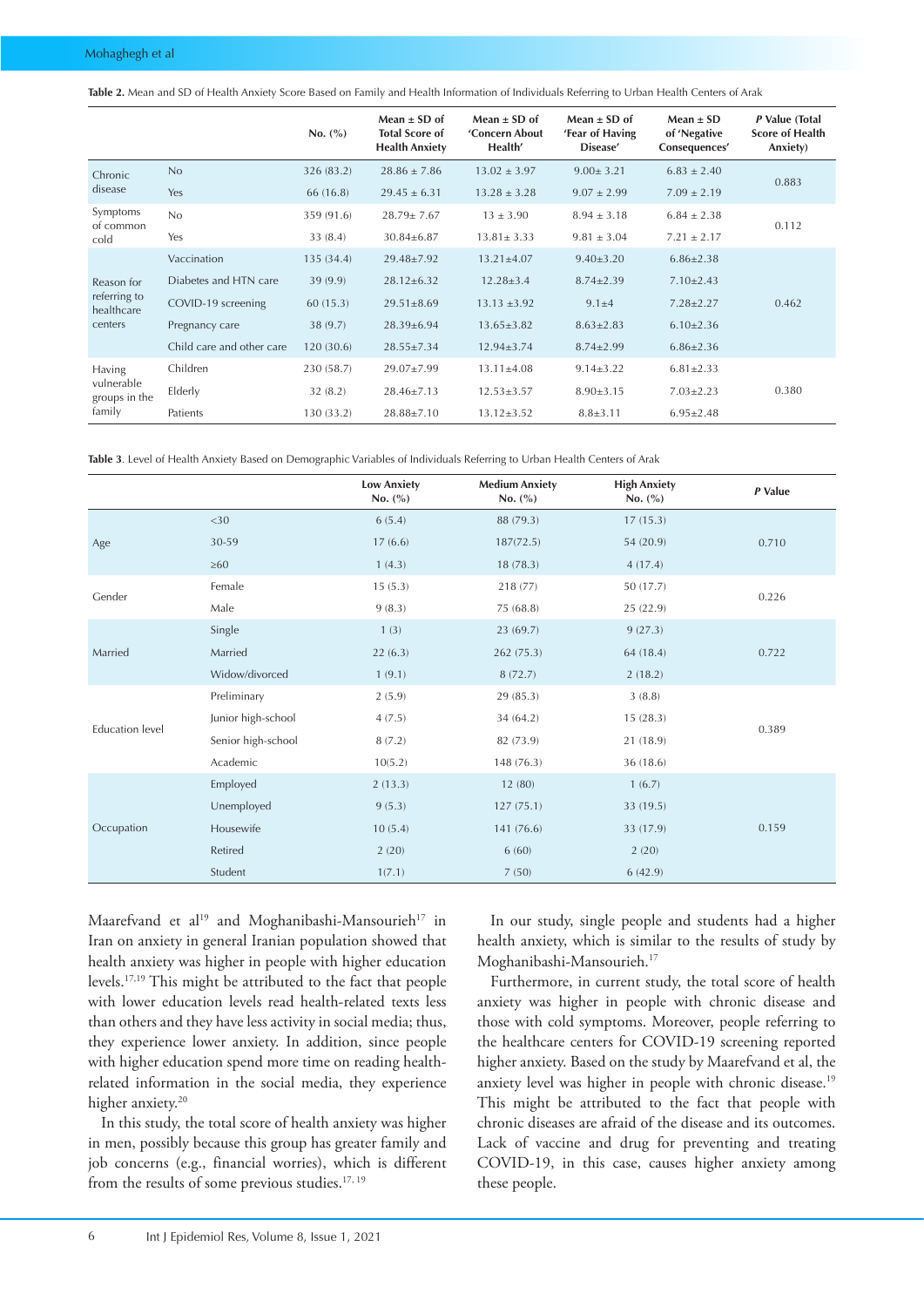<span id="page-4-0"></span>

|                                               |                                         | <b>Low Anxiety</b><br>No. (%) | <b>Medium Anxiety</b><br>No. (%) | <b>High Anxiety</b><br>No. (%) | P Value |  |
|-----------------------------------------------|-----------------------------------------|-------------------------------|----------------------------------|--------------------------------|---------|--|
| Chronic disease                               | No                                      | 23(7.1)                       | 239 (73.3)                       | 64 (19.6)                      | 0.171   |  |
|                                               | Yes                                     | 1(1.5)                        | 54 (81.8)                        | 11(16.7)                       |         |  |
| Symptoms of common                            | No                                      | 23(6.4)                       | 270 (75.2)                       | 66 (18.4)                      |         |  |
| cold                                          | Yes                                     | 1(3)                          | 23(69.7)                         | 9(27.3)                        | 0.380   |  |
|                                               | Vaccination                             | 11(8.1)                       | 94 (69.6)                        | 30(22.2)                       |         |  |
|                                               | Controlling Diabetes and blood pressure | 2(5.1)                        | 31 (79.5)                        | 6(15.4)                        |         |  |
| Reason for referring to<br>healthcare centers | COVID-19 screening                      | 3(5)                          | 44(73.3)                         | 13(21.7)                       | 0.852   |  |
|                                               | Pregnancy care                          | 2(5.3)                        | 30 (78.9)                        | 6(15.8)                        |         |  |
|                                               | Child care and other care               | 6(5.0)                        | 94 (78.3)                        | 20(16.7)                       |         |  |
|                                               | Children                                | 18(7.8)                       | 167(72.6)                        | 45 (19.6)                      |         |  |
| Having vulnerable<br>groups in the family     | Elderly                                 | 1(3.1)                        | 25(78.1)                         | 6(18.8)                        | 0.548   |  |
|                                               | Patients                                | 5(3.8)                        | 101(77.7)                        | 24(18.5)                       |         |  |

In this study, most participants (74.7%) had a medium anxiety and 19.1% had a high anxiety level. Based on the study by Salari et al, the prevalence of COVID-19-related anxiety and depression is 31.9% and 33.7% in general world population, respectively.<sup>21</sup> In a study conducted in Wuhan, China on the COVID-19 pandemic, the prevalence of anxiety was 22.6%, the prevalence of depression was 48.3%, and the co-occurrence of both was 19.4%.22 Liu et al studied the general Chinese population and reported that the prevalence of anxiety and depression was 16.8% and 24.1%, respectively.<sup>23</sup> Moreover, people who had vulnerable groups in the family like the elderly, disabled people, and people with immunity deficiency were more exposed to psychological outcomes.<sup>23</sup>

During COVID-19 pandemic, the global society is faced with an unstable, unpredictable, and ambiguous status. Long-term and severe anxiety results in weakening of immune system and vulnerability to viral infections. Hence, keeping the mental health of people and making psychological interventions that can promote the health of vulnerable groups and general population during COVID-19 pandemic are necessary.<sup>24,25</sup> Providing supportive psychological services by experts, psychologists, and consultants can mediate available stress. In addition, familiarity with alternative programs and adaptation with a new lifestyle is important due to changes in the daily life of people during the pandemic and quarantine.

## **Conclusion**

According to our results, middle-aged people, those with higher education, having chronic disease, and people with symptoms of common cold had a higher COVID-19-related health anxiety. Diagnosing more vulnerable groups to health anxiety may indicate starting points for interventions during the pandemic, such as providing accurate information about the pandemic as well as the promotion of adaptive emotion regulation strategies.

## **Conflict of Interest Disclosures**

The authors state that there is no conflict of interests in the current study.

#### **Ethical Approval**

The current study has been extracted from the MD thesis of Ehsan Abedi at Arak University of Medical Sciences, Iran (code IR.ARAKMU.REC.1398.331).

#### **Funding**

This project was funded by the Research and Technology Deputy of the Arak University of Medical Sciences.

#### **Acknowledgments**

The authors would like to appreciate the Research and Technology Deputy of the Arak University of Medical Sciences for funding this research.

#### **References**

- 1. Nargesi F, Izadi F, Kariminejad K, Rezaei Sharif A. The investigation of the reliability and validity of Persian version of health anxiety questionnaire in students of Lorestan University of Medical Sciences. Quarterly of Educational Measurement. 2017;7(27):147-60. [Persian].
- 2. Abramowitz JS, Olatunji BO, Deacon BJ. Health anxiety, hypochondriasis, and the anxiety disorders. Behav Ther. 2007;38(1):86-94. doi: 10.1016/j.beth.2006.05.001.
- 3. Tang NK, Salkovskis PM, Poplavskaya E, Wright KJ, Hanna M, Hester J. Increased use of safety-seeking behaviors in chronic back pain patients with high health anxiety. Behav Res Ther. 2007;45(12):2821-35. doi: 10.1016/j.brat.2007.05.004.
- 4. Tyrer P, Tyrer H. The departure of hypochondriasis is no loss. Aust N Z J Psychiatry. 2014;48(8):772-3. doi: 10.1177/0004867414540755.
- 5. Ray A, Gulati K, Rai N. Stress, anxiety, and immunomodulation: a pharmacological analysis. Vitam Horm. 2017;103:1-25. doi: 10.1016/bs.vh.2016.09.007.
- 6. Tyrer P, Cooper S, Tyrer H, Salkovskis P, Crawford M, Green J, et al. CHAMP: cognitive behaviour therapy for health anxiety in medical patients, a randomised controlled trial. BMC